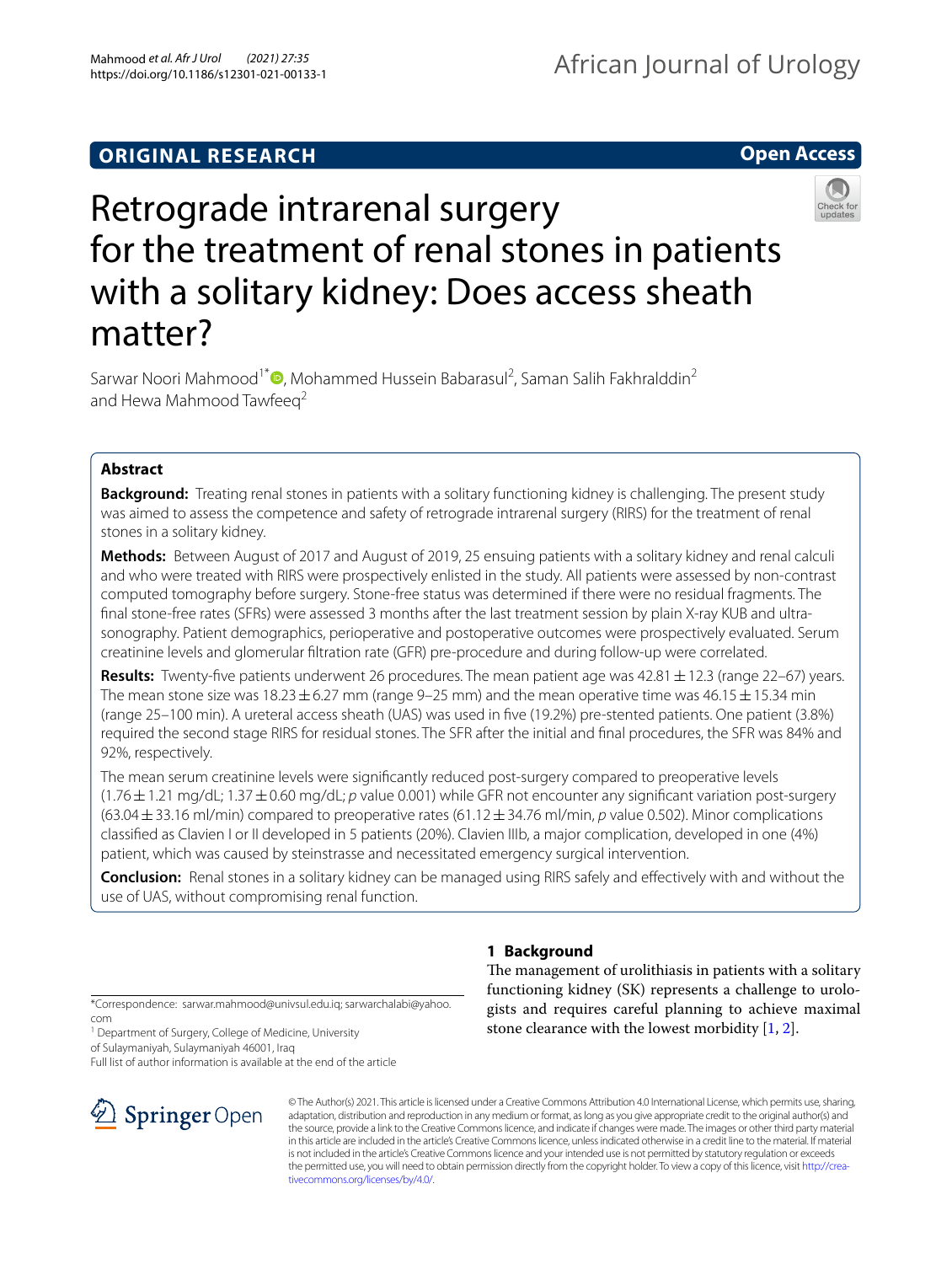Percutaneous nephrolithotomy (PNL) and shock wave lithotripsy (SWL) has been widely accepted over previous decades and are considered the frst line of treatment for renal stones (greater or lesser than 2 cm) in patients with a solitary kidney (SK) [[3](#page-5-2)[–6](#page-5-3)].

Although treating a renal stone in a solitary kidney with PCNL affords a high stone-free rate (SFR), it is an invasive and morbid procedure and may result in considerable complications, particularly excessive renal bleeding in which the increased thickness of the renal parenchyma (caused by compensatory hypertrophy) might cause bleeding during PNL [[7,](#page-5-4) [8\]](#page-5-5).

Contrarily, SWL is a competent treatment method for renal stones but is affiliated with a lower SFR and a greater rate of repeat procedures, especially when used for large and hard stones. Potential complications such as bleeding, hematoma steinstrasse, and higher rates of unplanned invasive procedures make it less favorable in SK patients [[9–](#page-5-6)[11](#page-5-7)].

Owing to improvements in surgical techniques and endourological devices, retrograde intrarenal surgery (RIRS) has grown into one of the most prevalent alternative endourologic procedures to PCNL and SWL for treating renal stones that  $are < 20$  mm. This technique has low rates of complication and high stone-free rates [\[12](#page-5-8), [13\]](#page-5-9).

In the current study, we assess the safety and competence of RIRS for renal stones in patients with a solitary kidney and evaluated its efects on renal functions. We have also assessed the feasibility and safety of the sheathless procedure.

#### **2 Methods**

#### **2.1 Study design**

Between August of 2017 and August of 2019, 25 ensuing patients with a solitary kidney (those with a prior nephrectomy, non-functioning, or congenitally solitary kidney) and renal stones who were treated with RIRS by the same experienced endourologist were prospectively evaluated. The local ethical committee approved our study methods. Patients were counseled regarding treatment options, potential complications, and the possible need for a staged or auxiliary procedure to obtain satisfactory stone clearance.

Inclusion criteria included failed SWL, contraindication of PCNL, and the patient and surgeon's preference. The location of the stone within the renal collecting system was not used as exclusion criteria, however, patients with large stones > 2.5 cm and positive urine culture were excluded.

The stone size was determined by measuring the maximum diameter of the stone on non-contrast CT. In patients with multiple renal stones, the stone size was calculated as the sum of the greatest dimensions of each stone.

All patients were assessed by non-contrast computed tomography before surgery. We evaluated patients' demographic characteristics, stone parameters, which included laterality, stone location, number of stones, stone size (mm), and Hounsfeld units on the preoperative non-contrast abdominal computed tomography (CT) images. Other evaluated parameters included preoperative stent placement, operation time (excluding anesthetic time), lasing time (duration of using laser), hospital stay, transition of serum creatinine level and GFR, and the SFR. Complications were determined using the Clavien classifcation system [[14\]](#page-5-10) (see "Appendix [1](#page-5-11)").

The GFR was measured using the CKD-EPI (Chronic Kidney Disease Epidemiology Collaboration) [\[15](#page-5-12)].

 $GFR = 141 * min (Scr/\kappa, 1)\alpha * max (Scr/\kappa, 1)$ − 1.209 ∗ 0.993 Age ∗ 1.018[if female] ∗ 1.159[if black]

#### **2.2 Surgical technique**

Under general or spinal anesthesia and in a lithotomy position, a semi-rigid ureteroscope 8–9.5F (Karl Storz Endoscopy, Tuttlingen, Germany) was routinely used in all patients. Hence, allowing the ureter to be passively dilated and assessing the presence of coexisting ureteral stones or strictures.

A zebra nitinol guidewire of 0.032/0.035 inches (Boston Scientifc, USA) was placed in the pelvicalyceal system through the ureteroscope. Subsequently, a 7.5 Fr fexible URS (Storz Flex-X2S, Tuttlingen, Germany) or using digital single-use ureteroscope (Uscope 3022, Zhuhai Pusen Medical Technology Pusen, Guangdong province China) was passed over the guidewire in a monorail fashion. In pre-stented patients, a ureteral access sheath (UAS) was placed over the guidewire and the fexible URS was passed through the UAS.

The stones were fragmented using Holmium: YAG laser (cyber Ho 60 holmium laser system, Quanta system, Milan-Italy) through 200 μm fber by applying 0.5–0.8 J power at 15–30 Hz frequency. To eliminate the necessity for stone retrieval, we used a stone dusting technique so that the stones become tiny pieces or a fne powder (deemed clinically insignifcant fragments). After the completion of lithotripsy, the entire pelvicalyceal system was visually assessed for any residual stone fragments. A double-J stent (DJS) 5–6 F 26 cm was routinely placed in all cases. If the postoperative periods were uneventful, the patients were sent home with oral antibiotics on a postoperative day one. The first follow-up visits were scheduled at 2 weeks after the procedure presumably for DJ stent removal. In case of an uneventful procedure, the DJ stent was removed. In the case of signifcant residual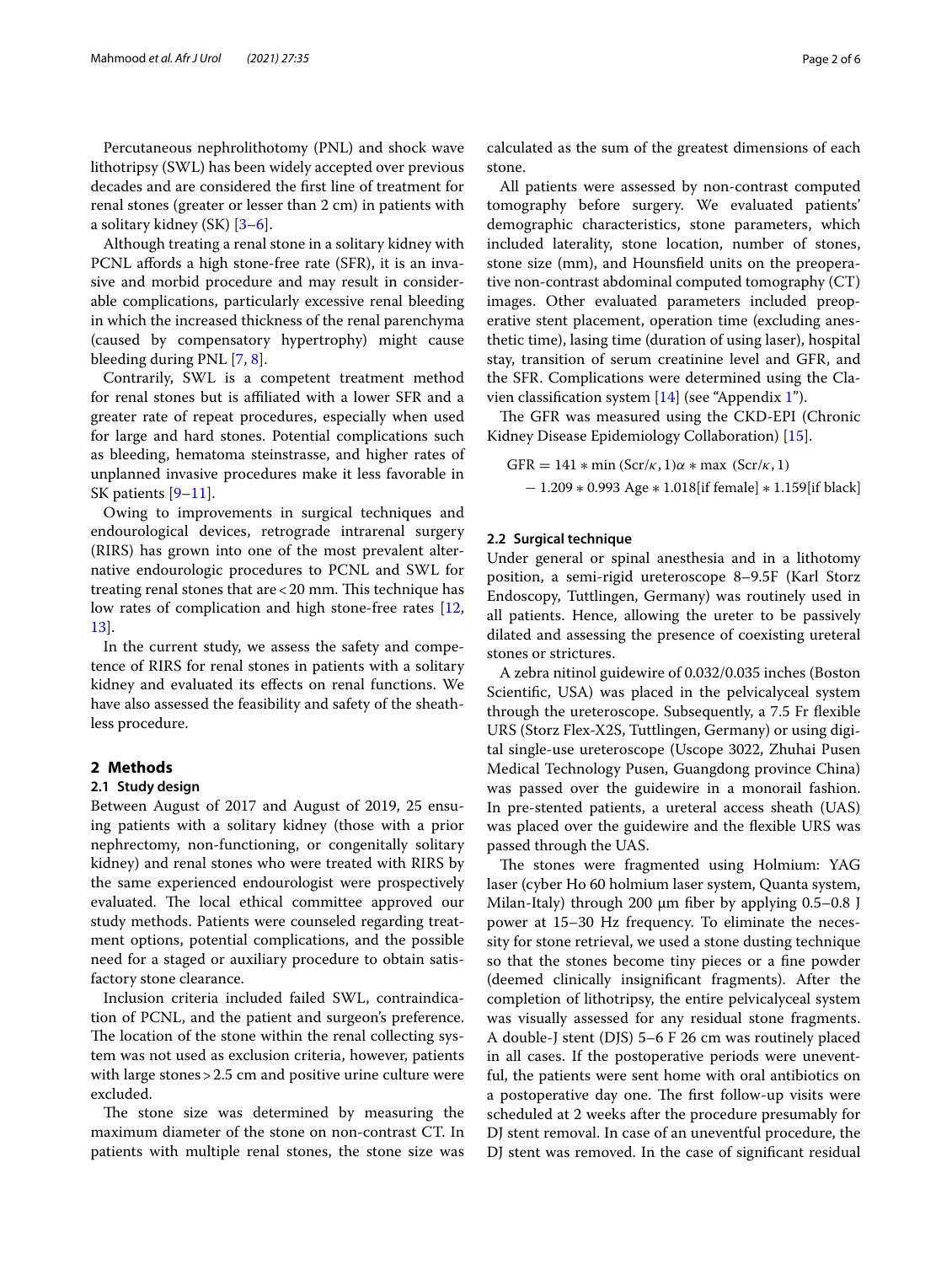stone, the patient was scheduled for a second-look procedure within 2–4 weeks. Consequent assessments were performed at 4 weeks and second assessment at 3 months with renal USG supplemented with X-ray KUB, if necessary, to look for residual stones. The CT scan was not used to reduce radiation exposure to the patient. The overall stone-free rate was calculated 3 months postoperatively and was classifed either as complete clearance of stone (defned as the absence of stone residual) or residual stones.

#### **3 Statistical analysis**

Data were analyzed using the statistical package for social science (SPSS, version 24). The paired sample *t* test was used to correlate between means of two groups. A *p* value of<0.05 was considered statistically signifcant.

#### **4 Results**

Twenty-fve patients (15 men and 10 women) with a solitary kidney underwent RIRS for the treatment of ureteral or renal stones between August of 2017 and August of 2019. Patients had a mean age of  $42.81 \pm 12.3$  (range 22–67) years and a mean stone size of  $18.23 \pm 6.27$  mm (range  $9-25$  mm). The mean preoperative serum creatinine and GFR levels were  $1.76 \pm 1.21$  mg/dL and  $63.04 \pm 35.44$  ml/min, respectively.

Preoperative stenting was placed in 6 patients because they developed obstructive anuria, 16 (64%) patients had a solitary renal stone, and the most prevalent site of the stones was the renal pelvis and calyces in 19 patients (76%), including ureteric stones, which were pushed back when the DJ stent was inserted. Six patients (24%) had stones in the upper ureter. Comprehensive details of patient demographics and stone characteristics are described in Table [1.](#page-2-0)

Thorough details of perioperative and postoperative outcomes are presented in Table [2](#page-3-0). All stones were opportunely well-accessed by the fexible ureterorenoscopy. Ureteral access sheath (UAS) were used in fve  $(20%)$ , pre-stented patients. The mean operative time was  $46.15 \pm 15.34$  min and ranged between 25 and 100 min. The mean lasting time was  $30.62 \pm 16.45$  min (range 10–70 min). Double-J stents were placed in 24 (96%) patients and the mean hospitalization time was  $23.96 \pm 10.89$  h (range: 15–48 h).

The primary SFR was 84%, the secondary SFR was 88% and the fnal SFR (after auxiliary treatments) was 96%, with a mean 1.08 number of procedures per patient.

Seven patients (28%) were immediately stone-free rate during their frst postoperative day, and in the 6th week, 21 out of 25 patients (84%) achieved complete stone clearance after the primary intervention. Four patients had residual stones, one underwent Re-RIRS after

#### <span id="page-2-0"></span>**Table 1 Demographic and preoperative stone characteristics**

| Variable                                 | Value                     |  |
|------------------------------------------|---------------------------|--|
| Case no., n                              | 25                        |  |
| Age (year), mean $\pm$ SD (range)        | $42.81 \pm 12.3$ (22-67)  |  |
| Gender, M/F                              | 15/10                     |  |
| Stone side, R/L                          | 7/18                      |  |
| Causes of solitary kidney, n (%)         |                           |  |
| Non-functioning kidney                   | 18 (72%)                  |  |
| Previous nephrectomy                     | 7(28%)                    |  |
| Stone size (mm), mean $\pm$ SD (range)   | $18.23 \pm 6.27 (9 - 25)$ |  |
| Stone number, n (%)                      |                           |  |
| Single stone                             | 16 (64%)                  |  |
| Multiple stone                           | 9(36%)                    |  |
| Stone location, (n)                      |                           |  |
| Upper                                    | 3(12%)                    |  |
| Middle calyx                             | 3(12%)                    |  |
| Pelvis                                   | 4 (16%)                   |  |
| Lower calyx                              | 7(28%)                    |  |
| Multiple calyx                           | 2(8%)                     |  |
| Upper ureter                             | 6(24%)                    |  |
| Preoperative double-J stenting           | 5(20%)                    |  |
| Preoperative serum creatinine (mg/dl)    | $1.79 \pm 1.21$           |  |
| Preoperative GFR (ml/min)                | $61.12 \pm 34.76$         |  |
| Previous stone related intervention, (n) | 13 (52%)                  |  |
| <b>PCNL</b>                              | 3(12%)                    |  |
| <b>URS</b>                               | 8 (32%)                   |  |
| Open and URS                             | 2(8%)                     |  |

*GFR* Glomerular fltration rate, *PCNL* percutaneous nephrolithotomy, *URS* ureterorenoscopy

6 weeks and was found to be stone free, one underwent SWL, and one needed semirigid URS for removing the stone fragments that obstructed the ureter after DJ stent removal. One patient with a comorbid disease had residual stone fragments at the lower pole, which was elected for follow-up.

Complications were assigned according to a modifed clavien grading system. Perioperative complications occurred in six patients (24%), three patients (12%) develop transient fever, these patients were treated with oral antipyretics (Clavien I), one patient (4%) developed transient hematuria which resolved spontaneously. One patient (4%) developed non-obstructive pyelonephritis, this patient was hospitalized for 48 h and was successively treated with antibiotics and antipyretics (Clavien II). Major complications (Clavien IIIb) occurred in one patient (4%) who developed steinstrasse after DJ removal, which necessitated surgical intervention (semi-rigid URS) to relieve a ureteric obstruction. No serious complications (higher Clavien grade) were observed.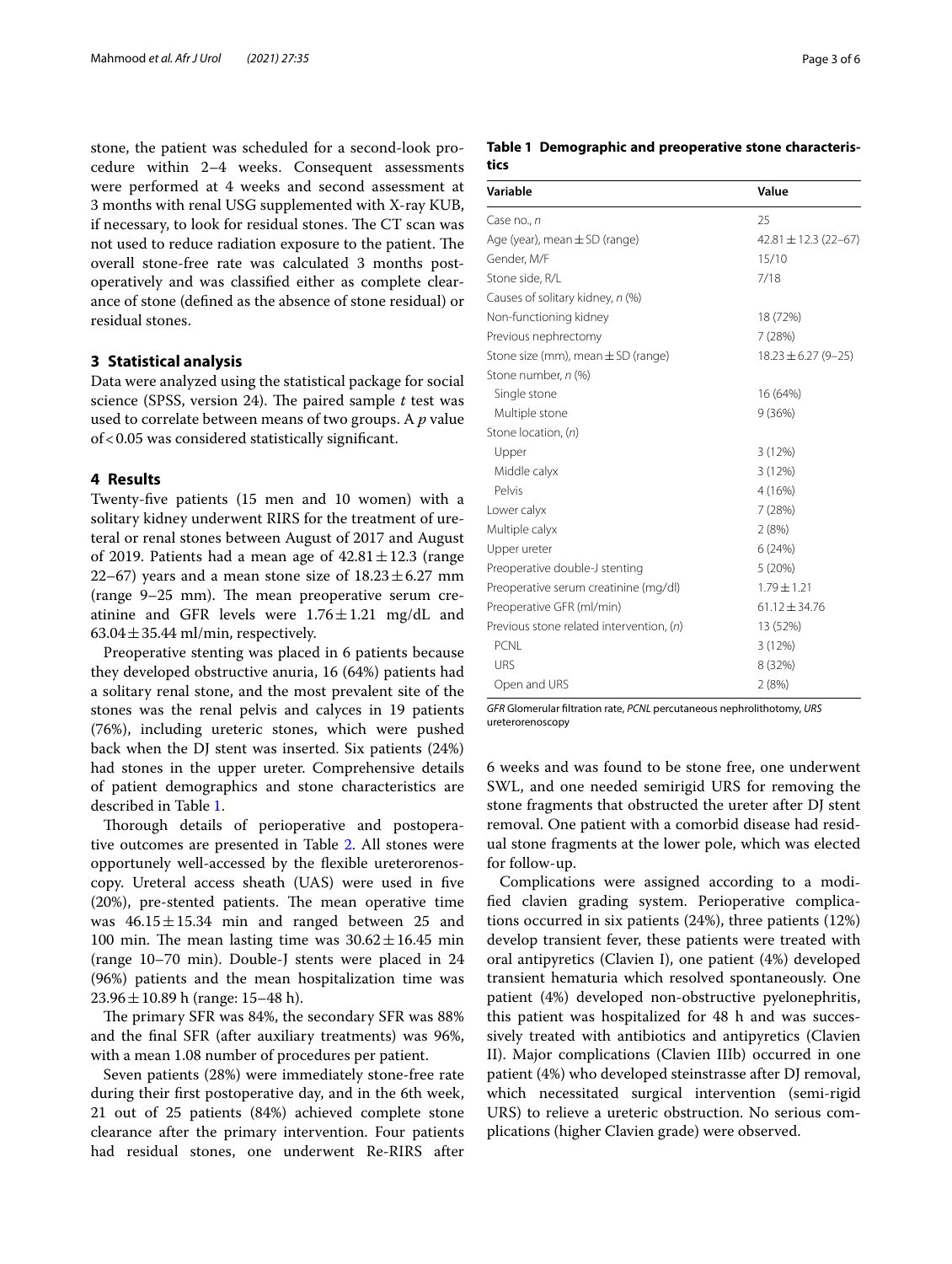<span id="page-3-0"></span>**Table 2 Operative and postoperative outcomes**

| Variable                                            | Value                       |  |
|-----------------------------------------------------|-----------------------------|--|
| Mean operative time, (SD, range), (min)             | $46.15 \pm 18.347$ (25-100) |  |
| Mean lasting time, (SD, range), (min)               | $30.62 \pm 16.454(10-70)$   |  |
| Mean hospital stays (SD, range) H                   | 23.96 (10.89, 15-48)        |  |
| Use of UAS, n (%)                                   | 05 (20%)                    |  |
| Use of fluoroscopy quidance, $n$ (%)                | 07 (28%)                    |  |
| Stone clearance, n (%)                              |                             |  |
| Primary stone clearance                             | 21/25 (84%)                 |  |
| Secondary stone clearance                           | 23/25 (92%)                 |  |
| SFR and size of the stone $n$ (%)                   |                             |  |
| $<$ 20 mm                                           | 13/16 (81.25%)              |  |
| $>$ 20 mm                                           | 7/9 (77.77%)                |  |
| SFR and UAS                                         |                             |  |
| Without                                             | $(20/25)$ $(18/20)$ $(90%)$ |  |
| With                                                | $(5/25)$ $(3/5)$ $(60%)$    |  |
| Mean number of procedures per patient               | 1.08                        |  |
| Postoperative double-J stenting                     | 24/25 (96%)                 |  |
| The ancillary procedure, n (%)                      |                             |  |
| SWI                                                 | 1/25(4%)                    |  |
| <b>RIRS</b>                                         | 1/25(4%)                    |  |
| <b>URS</b>                                          | 1/25(4%)                    |  |
| Complications by modifies Clavien grading<br>system |                             |  |
| Clavien Grade I, n (%)                              |                             |  |
| Fever                                               | 3/25 (12%)                  |  |
| Hematurea                                           | 1/25(4%)                    |  |
| Clavien Grade II n (%)                              |                             |  |
| Non obstructive pyelonephritis                      | 1/25(4%)                    |  |
| Clavien Grade IIIb                                  |                             |  |
| Steinstrasse                                        | 1/25(4%)                    |  |

*GFR* Glomerular fltration rate, *PCNL* percutaneous nephrolithotomy, *URS* ureterorenoscopy; *SFR* stone-free rate, *UAS* ureteral access sheath, *SWL* shockwave lithotripsy

Pre-and postoperative serum creatinine levels and GFR changes are shown in Table [3](#page-3-1). The mean preoperative Scr was  $1.76 \pm 1.21$  mg/dL and improved to  $1.57 \pm 0.91$  mg/dL at the end of the 4th-week follow-up (*p* value 0.001). While similar improvement was not observed for GFR at the end of 4th weeks, 63.04  $\pm$  35.44 ml/min compared to 61.12  $\pm$  34.76 ml/ min ( $p = 0.502$ ).

#### **5 Discussion**

Treating renal calculi in patients with a solitary functioning kidney represents an important challenge to urologists. Careful and wise treatment decisions are crucial for the complete removal of stones without causing injury to the renal tissue and/or detrimental effects on renal function [[1,](#page-5-0) [16](#page-5-13)].

Attributed to the tremendous technological advancements of fexible ureteroscopes and holmium lasers, retrograde intrarenal surgery (RIRS) has gained popularity and has become one of the most accepted substitutes for PCNL and SWL in the treatment of renal calculi<20 mm. RIRS has minimal complication rates and high stone-free rates [\[17](#page-5-14), [18](#page-5-15)]. However, this procedure might need to be repeated if treating large renal stones. RIRS has an advantage in preventing renal parenchyma damage, which is critical for patients with a solitary kidney [\[2](#page-5-1), [19\]](#page-5-16).

In our study, the primary SFR was 84% and the fnal SFR was 92% while using UAS in 5 (10%) of the patients. A mean 1.08 procedures were applied per patient. This is in accordance with the studies performed by Atis et al. [[13\]](#page-5-9) (primary SFR 83%, secondary SFR 95.8%) who used UAS in 87% of their cases. Giusti et al. [[17\]](#page-5-14) (primary SFR of 72.4%, secondary SFR of 93.1%) had a mean of 1.24 procedures per patient and used UAS in 93.1% of their cases. Breda et al. [\[20](#page-5-17)] had the fnal overall stonefree rates of 92.2% after an average of 1.4 sessions. Gao et al. [[2\]](#page-5-1) had initial and fnal procedures were 64.44% and 93.33%, respectively, with a mean number of procedures of 1.23, which used UAS in all cases. In Lai et al. [[21\]](#page-5-18), the SFRs after the single and second procedures were 80% and 95%, respectively, and used UAS in all cases. Yuruk et al. [\[22\]](#page-5-19) used an access sheath in 15 (83.3%) of the patients and reports stone-free rates during the 3rd postoperative month of 66.6% with the number of sessions required for stone-free status averaging  $1.06 \pm 0.24$ .

The objectives of treating renal stones in a solitary kidney are to accomplish a high stone-free rate with the lowest short- and long-term adverse efects on existing renal function. In addition to the serum creatinine, we also calculate GFR for assessment of the renal function, hence serum creatinine might be inaccurate in several situations, such as in patients with low muscle mass or with fluid overload  $[23]$  $[23]$ . In our study, we

#### <span id="page-3-1"></span>**Table 3 Mean Scr and GFR level before and after the operation**

|                                              | Preoperative                | 4 weeks follow up               | <i>p</i> value |
|----------------------------------------------|-----------------------------|---------------------------------|----------------|
| Serum creatinine (mg/dL) Mean $\pm$ SD Range | $1.79 \pm 1.21$ (0.60–4.50) | $1.37 \pm 0.60$ (0.50-3.98)     | $0.007*$       |
| GFR (ml/min) Mean $\pm$ SD Range             | $61.12 \pm 34.76$ (10-114)  | $63.04 \pm 33.16 (0.50 - 3.98)$ | 0.502          |
|                                              |                             |                                 |                |

*GFR* Glomerular fltration rate

\* Paired sample *t* test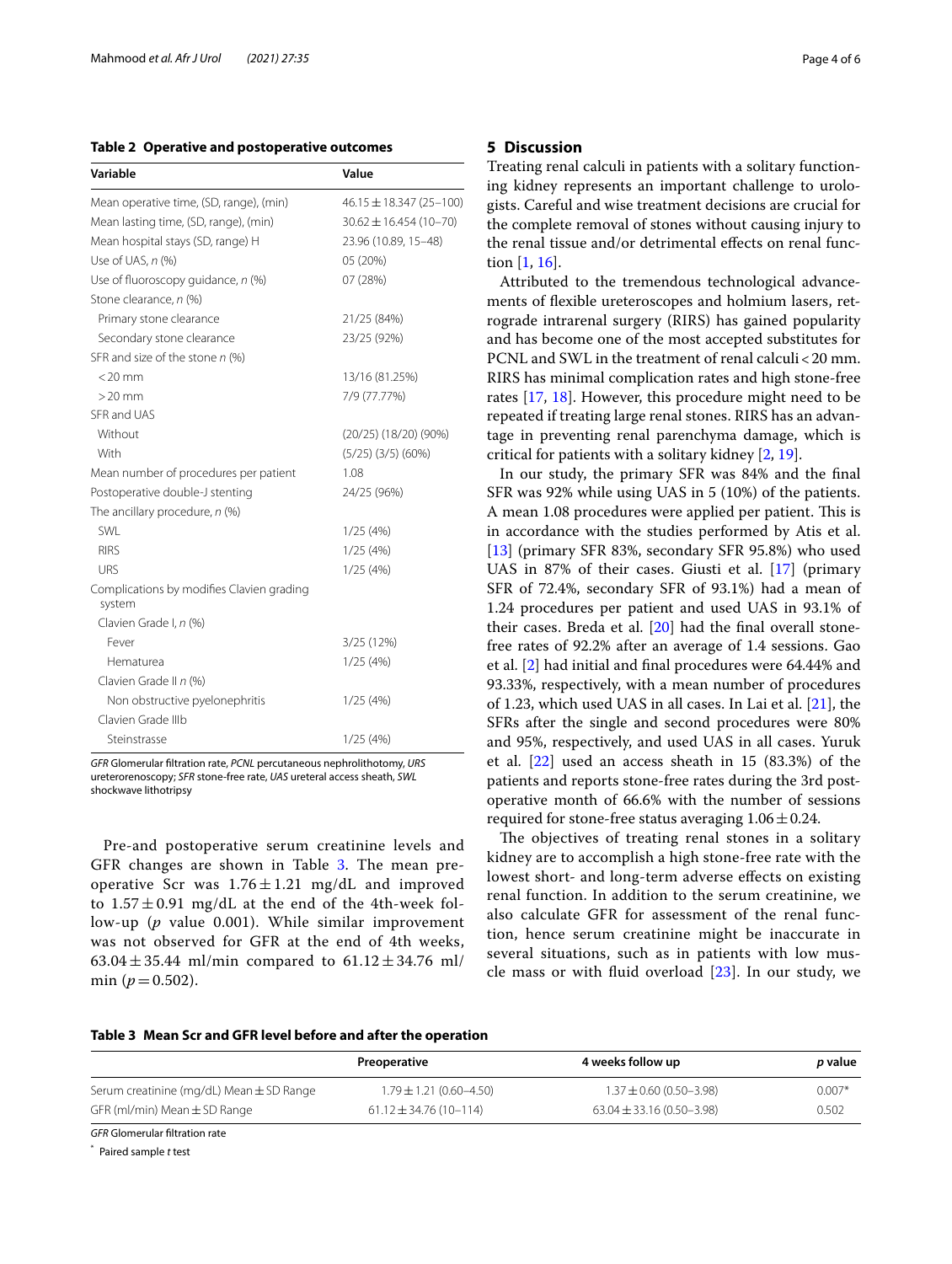noticed a momentous improvement in Scr during the 1-month follow-up while GFR not encounter any significant variation post-surgery  $(63.04 \pm 33.16 \text{ ml/min})$ compared to preoperative rates  $(61.12 \pm 34.76 \text{ ml/min},$  $p$  value 0.502). The mean pre-operative Scr level was  $1.76 \pm 1.21$  mg/dL and decreased to  $1.57 \pm 0.91$  mg/dL post-surgery  $(p=0.001)$ . Our outcomes were proportionate with the study conducted by Kuroda e al. [\[18](#page-5-15)] and Lai et al.  $[21]$  $[21]$  $[21]$  who found convincing improvements in serum creatinine post-surgery, while Atis et al. [[13\]](#page-5-9), Giusti et al.  $[17]$  $[17]$ , Yuruk et al.  $[22]$  $[22]$ , Gao et al.  $[2]$  $[2]$ , and a systematic review by Jones et al. [[24\]](#page-5-21) revealed that, despite the minimally invasive nature of RIRS, there are no changes in renal function before and after surgery.

However, it is a noninvasive procedure, yet still might be associated with major complications. In the present study, complications were assigned according to a modifed clavien grading system. Perioperative complications occurred in six patients (24%), the majority of these were minor (Clavien I & II), and major complications (Clavien IIIb) occurred in one patient (4%) who developed steinstrasse after DJ removal, which necessitated surgical intervention (semi-rigid URS) to relieve the ureteric obstruction. No serious complications (higher Clavien grade) nor blood transfusion or renal failure were observed.

Atis et al.  $[13]$  $[13]$  reported a minor complication rate of 16.6%; no major complications developed in their study group. Giusti et al. [\[17](#page-5-14)] reported 27.4% of minor complications and no major complications. Gao et al. [[2](#page-5-1)] noted postoperative complications in 26.6% of the patients, 24% of the patients had Grade I and II, and Grade III complications, and 2.2% of the patients had an anuria complication due to steinstrasse, which required urgent intervention.

Kuroda et al. [\[18](#page-5-15)] reported minor complications that included Clavien I & II in 15.8% and clavien III in 5.2% of the patients. Lai et al.  $[21]$  $[21]$  $[21]$  reported minor complications in nine patients (15%) and major complications (Clavien III) in two patients (3.3%). One patient developed steinstrasse and the other developed a perirenal abscess. Yuruk et al. [\[22](#page-5-19)] reported an overall complication rate of 38%, 11% were minor and 27% were Clavien IIIa (colicky pain).

Pietropaulo et al. performed a systematic review that included 12 studies that reported an overall complication rate of 16.4%, with no fatalities. Also, Clavien III complications were recorded in less than 0.5% of patients [\[1](#page-5-0)].

Jones et al., who conducted a systematic and meta-analysis review, report a total of 33 (28%)

complications, a majority  $(n=21)$  of which were Clavien grade I. The Clavien grade II/III complications were comprised of urosepsis, steinstrasse and renal colic [\[24\]](#page-5-21).

According to our study, RIRS with and without using UAS is a feasible way to treat renal stones in a solitary kidney patient with high SFR. RIRS has low complication rates and does not compromise renal function.

The main drawback of this study was the short follow-up period, which made it difficult to assess the long-term efects of RIRS on renal function.

#### **6 Conclusion**

Renal stones in a solitary kidney can be managed by RIRS safely and efectively with and without using UAS. This method had a low morbidity rate and did not compromise renal function.

#### **Abbreviations**

RIRS: Retrograde intrarenal surgery; PCNL: Percutaneous nephrolithotomy; SWL: Shock wave lithotripsy; SFR: Stone-free rate; KUB: Kidney ureter and bladder radiography; CT: Computed tomography; GFR: Glomerular fltration rate; UAS: Ureteral access sheath; SK: Solitary kidney.

#### **Acknowledgements**

The authors thank all staff members and colleagues in Urology departmentsulaimania University for their helpful cooperation and all the study participants for their patience and support.

#### **Authors contributions**

SM and SF were involved in the concept, design, supervision, processing, writing a manuscript, and critical analysis. HT was involved in processing, writing a manuscript, and critical analysis. MB was involved in the design, processing, writing a manuscript, and critical analysis. All authors read and approved the fnal manuscript.

#### **Funding**

The authors declare that this work has not received any funding.

#### **Availability of data and materials**

The datasets used and/or analyzed during the current study are available from the corresponding author on reasonable request.

#### **Ethics approval and consent to participate**

The study was approved by the Research Ethics Committee at the College of Medicine, sulaimania University, and written informed consent was obtained from all patients. The ethics committee reference number is 4573, at 15/12/2018.

#### **Consent for publication**

Not applicable.

#### **Conflict of interests**

The authors declare that they have no competing interests.

#### **Author details**

<sup>1</sup> Department of Surgery, College of Medicine, University of Sulaymaniyah, Sulaymaniyah 46001, Iraq. <sup>2</sup> Urology Department Sulaymaniyah General Teaching Hospital, Sulaymaniyah 46001, Iraq.